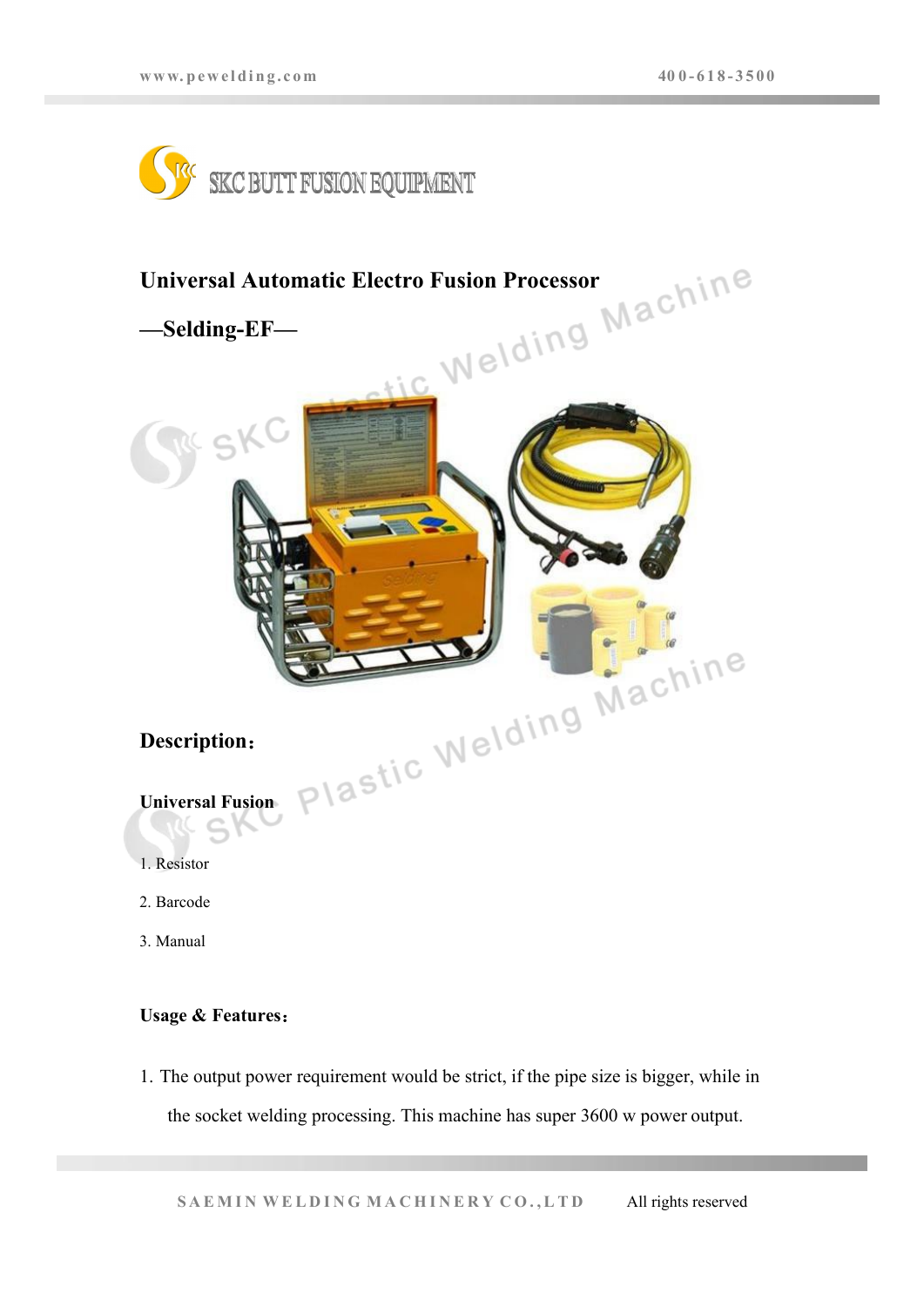- 2. Continuous welding: When welding the large diameter pipe, the plenty of power and stable output voltage of the machine can ensure the pipe welding firmly;
- 3. It has nothing to do with the change of the input voltage. The output voltage maintains in  $8 \sim 50$  v to guarantee the stable welding;
- 4. The welding condition can be confirmed timely through the built-in printer;
- 5. Keep checking the output voltage and output current during Welding operation. So that to stop welding in a timely manner when an exception occurs;
- 6. Resistor plug-in, barcode and manual way can be arbitrary choice of the welding operation to the Universal welding machine (barcode type belongs to the option);
- 7. The welding time can be controlled automatically after checked the outside temperature;
- 8. With full output power, welding range can be reached at 400 mm appearance;
- 9. This product has got the South Korea gas security company welding machine performance qualification certification;
- 10. We can make the welding machine with the rated power 110 V according to the customer's needs.

## **Major Parameter**:

| Equipment mode NO.        | <b>SELDING-EF</b>                                        |
|---------------------------|----------------------------------------------------------|
| <b>Welding Ranges</b>     | DN20-400mm                                               |
| Input voltage             | Single phase 170 V $\sim$ 250 V<br>exchange              |
| Input supply frequency    | 49.2 HZ $\sim$ 70.8 HZ                                   |
| Continuous output voltage | $8 \sim 50V$ adjustable                                  |
| Max output current        | 80A (Built-in current limiting)<br>device automatically) |
| Max input power           | 5KW                                                      |
|                           |                                                          |